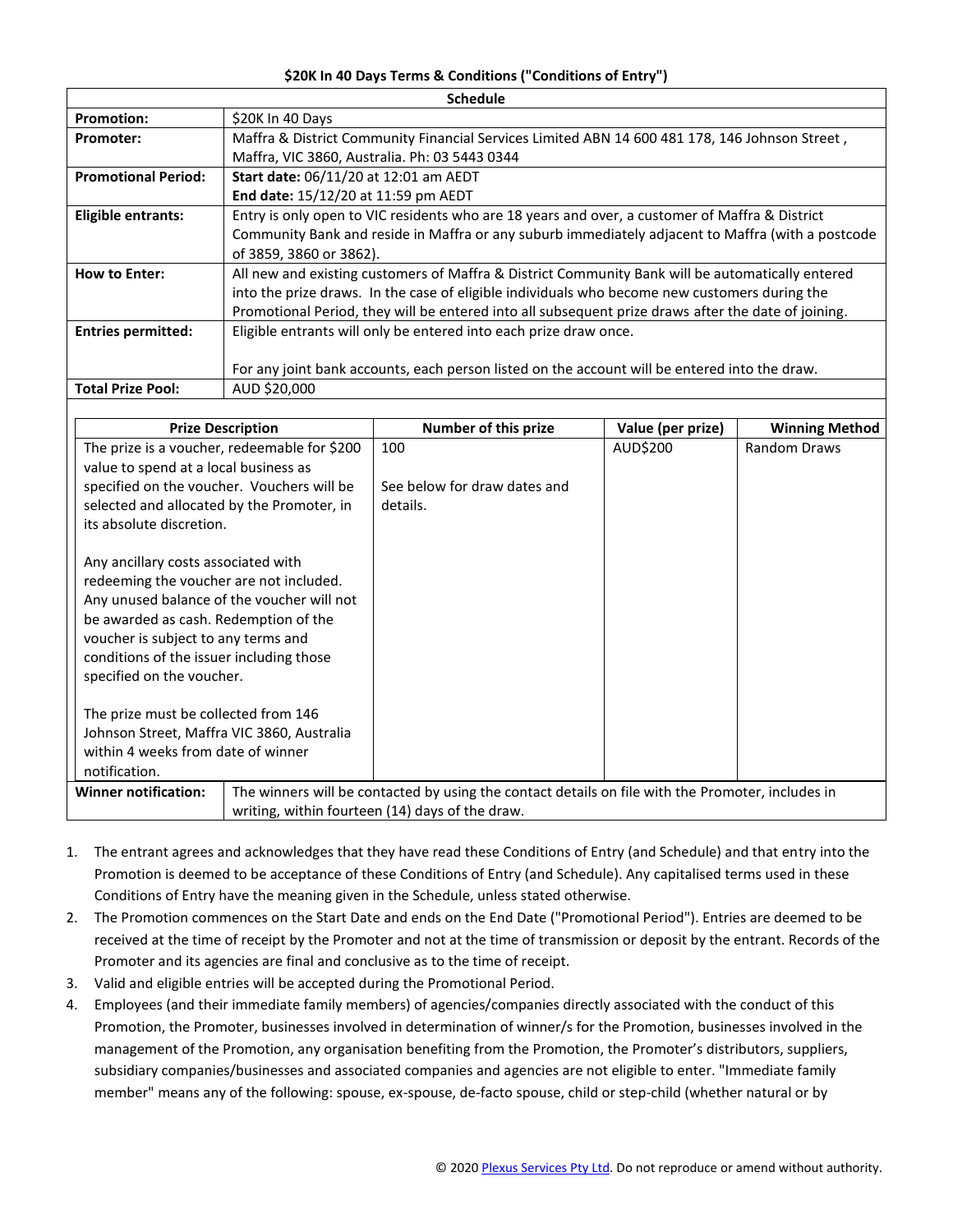adoption), parent, step-parent, grandparent, step-grandparent, uncle, aunt, niece, nephew, brother, sister, step-brother, step-sister or 1st cousin.

- 5. Draws:
	- a) All draws will take place at Maffra & District Community Financial Services Limited, 146 Johnson Street, Maffra VIC 3860, Australia. A prize draw will take place each weekday at 12:00 pm from 06/11/20 to 16/12/20 ("Prize Draw Period"). For each prize draw held on a Monday, Tuesday, Wednesday or Thursday (excluding the prize draw held on Wednesday 16/12/20) during the Prize Draw Period, there will be two (2) winners drawn (per draw). For each prize draw held on a Friday during the Prize Draw Period, there will be six (6) winners drawn (per draw). In the case of the final prize draw taking place on Wednesday 16/12/20, there shall be a total of twenty (20) winners drawn.
	- b) All valid entries received up until the time of each draw will be entered into that draw (excluding the last prize draw where entries close 11.59pm AEDT 15/12/20). Non-winning entries in each draw will be entered into any subsequent prize draw(s).
		- i) There shall be one-hundred (100) winners drawn in total across all draws. Each winner will receive the prize specified in the Schedule above.
		- ii) The Promoter may draw reserve winners in case of ineligible or invalid entries.
	- c) The Promoter will ensure each draw is open for public scrutiny and anyone may witness the draw on request. The winner of a drawn prize is determined by chance.
- 6. All reasonable attempts will be made to contact each winner.
- 7. If any winner chooses not to take their prize (or is unable to), or does not take or claim a prize by the time specified by the Promoter, or is unavailable, they forfeit the prize and the Promoter is not obliged to substitute the prize.
- 8. The value of the prizes is accurate and based upon the recommended retail value of the prizes (inclusive of GST) at the date of printing. The Promoter accepts no responsibility for any variation in the value of the prizes after that date.
- 9. No part of a prize is exchangeable, redeemable for cash or any other prize or transferable, unless otherwise specified in writing by the Promoter.
- 10. If a prize (or portion of a prize) is unavailable the Promoter reserves the right to substitute the prize (or that portion of the prize) to a prize of equal or greater value and specification.
- 11. No entry fee is charged by the Promoter to enter the Promotion.
- 12. If there is a dispute as to the identity of an entrant or winner, the Promoter reserves the right, in its sole discretion, to determine the identity of the entrant or winner.
- 13. Entrants' personal information will be collected by the Promoter. Personal information will be stored on the Promoter's database. The Promoter may use this information for future marketing purposes regarding its products, including contacting the entrant electronically. The Promoter is bound by the Australian Privacy Principles in accordance with the Privacy Act 1988 (Cth) and its privacy policy which is located at http://www.bendigobank.com.au/public/privacy-policy/full-privacypolicy. The Promoter's privacy policy contains information about how the entrant may access, update and seek correction of the personal information the Promoter holds about them and how the entrant may complain about any potential breach by the Promoter of the Australian Privacy Principles or any other Australian privacy laws and how such complaints will be dealt with. The Promoter collects personal information about entrants to enable them to participate in this Promotion and may disclose the entrants' personal information to third parties including its contractors and agents, prize suppliers and service providers to assist in conducting this Promotion. If the entrant does not provide their personal information as requested, they may be ineligible to enter or claim a prize in the Promotion. Personal information collected from entrants will not be disclosed to any entity located outside of Australia.
- 14. If a prize is provided to the Promoter by a third party, the prize is subject to the terms and conditions of the third party prize supplier and the provision of the prize is the sole responsibility of the third party and not the Promoter. The terms and conditions which apply to the prize at the time it is issued to the winner will prevail over these Conditions of Entry, to the extent of any inconsistency. The Promoter accepts no responsibility or liability for any delay or failure by the third party to deliver the prize, any delay or failure relating to the prize itself or failure by the third party to meet any of its obligations in these Conditions of Entry or otherwise.